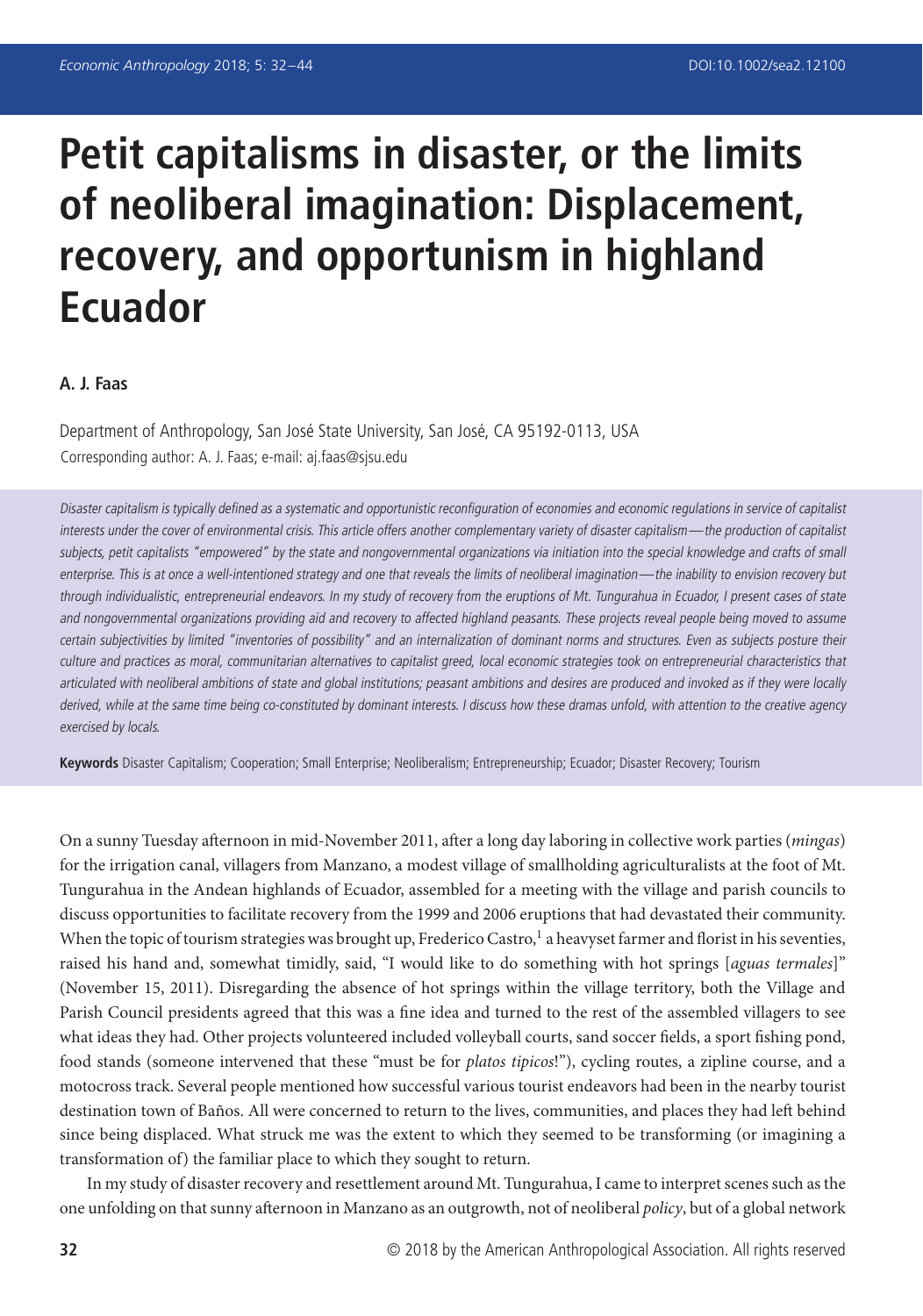of expertise and practices thoroughly steeped in neoliberal *imagination*. In its strictest sense, neoliberalism refers to a set of policy prescriptions of economic deregulation and privatization, but it is also a somewhat more abstract cultural and moral project to produce self-governing subjects aligned with the principles of global capitalism and personal (over collective, corporate, or state) responsibility for human well-being. Rather than the all-too-common lack of concern for local culture in disaster response and recovery (Faas and Barrios 2015), expert knowledge practices fuse with local aspirations and practices in disaster recovery often owing to avowed cultural sensitivities of intervening agencies. The rather improvisational postdisaster play of intervention and local agency reveals an intriguing emergence of capitalist subjectivities as all parties in effect engage in varieties of opportunism.

Indeed, neoliberal reform has only ever been partial in Ecuador. Planned reforms, austerity measures, and privatization schemes were met with overwhelming indigenous and campesino resistance in the 1990s that resulted in the ouster of several presidents. Yet, privatization and natural resource commodification continued in an uneasy relationship with the socialist rhetoric and incremental reforms of President Rafael Correa (2007–17), whose state infrastructure was in large part underwritten by oil extraction revenues. Beyond this, the Ecuadorian state has given rather wide berth to nongovernmental organizations (NGOs), which, since the 1990s, have constituted a major part of the institutional apparatus of rural development. NGOs, given apertures for operation by the state, partner with broader networks of NGOs steeped in discourses and techniques rooted in the presumption of individual political–economic subjectivity and which therefore promote individual maximization, entrepreneurialism and microenterprise, and bourgeois consumer trends (sustainable, organic, etc.), while regularly espousing concern for "local culture."

At the time of the community meeting in Manzano, I was approaching the end of nearly two years of fieldwork in Penipe Canton, studying disaster recovery and practices of cooperation and reciprocity that locals often invoked to contrast their culture and values with what they perceived as the greed and selfishness of capitalism. In the wake of the 1999 and 2006 eruptions of Mt. Tungurahua, dozens of villages suffered physical devastation and the disruption of cooperative and reciprocal exchange repertoires (Faas 2015, 2017a). As throughout the Andes, local culture and practice long entailed tensions between mutual obligation and self-interest, but how would disaster and the scattered and often uncoordinated resettlement and recovery efforts affect these tensions? In this article, I focus specifically on practices of subsistence agriculture and cooperative labor (minga) and recovery practices broadly construed as entrepreneurship, or risk-taking commercial pursuits (Meisch 2002, 2). I focus on the values held in tension—morally *and* materially (Browne and Milgram 2009)—and the production of entrepreneurial discourses and practices in cases drawn from my fieldwork from 2009 through 2011. After first introducing the communities in the study, I present cases of aid and recovery programs—white onion production, small animal husbandry, tourism, and a farm-to-table program—guided by well-meaning actors. I find that these programs not only suffered from flawed planning but on another level revealed tensions and intersections of values, material flows, and discursive influences effecting the amplification of entrepreneurialism, the production of capitalist subjectivities, and the creative work of displaced disaster survivors working in situations of scarcity.

#### **Disaster, resettlement, and revanche: Penipe, Pusuca, and Manzano**

At the time of the 2006 eruptions of Mt. Tungurahua, more than three thousand people remained displaced from the previous eruption in 1999. This number swelled to roughly sixty-five hundred people in the wake of the 2006 eruptions. Lahars, pyroclastic flows, and raining ash and incandescent material destroyed or severely damaged hundreds of homes and devastated crops and small and large livestock holdings in the dozens of villages of smallholding agriculturalists along the western, southwestern, and southern flanks of the volcano and on the western ridge of the Chambo River Valley, west of Mt. Tungurahua. During this period, the Ecuadorian Civil Defense was dissolved into a new civilian institution, the Secretaría de Gestión de Riesgos (Secretariat of Risk Management),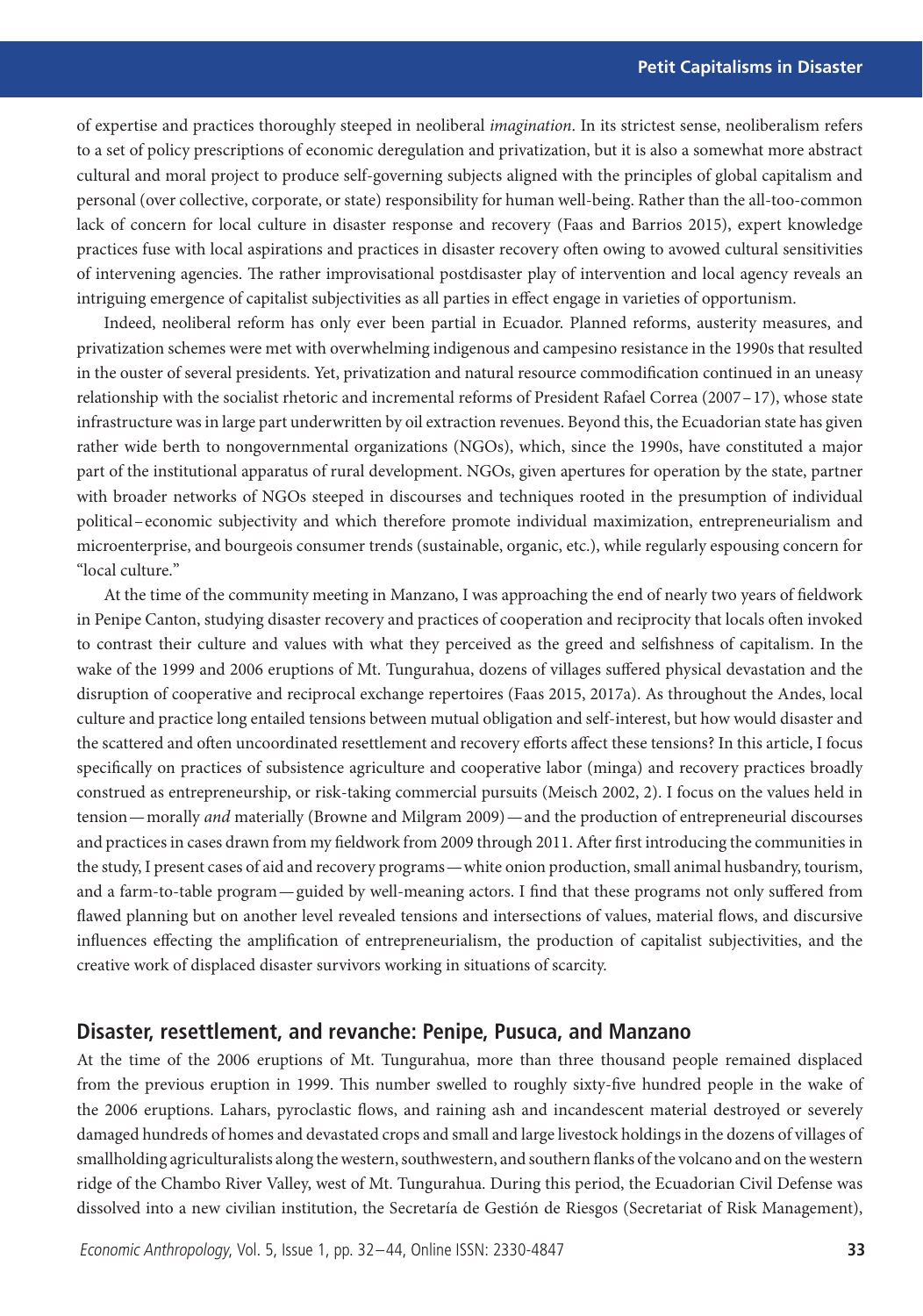#### **A. J. Faas**

which focused on risk prevention strategies in high-risk areas and coordinated institutional responsibilities for emergency response and relief processes. Meanwhile, several state agencies and NGOs proposed and subsequently implemented resettlement plans for displaced villagers whose homes were no longer deemed viable.

In 2008, the Ecuadorian Ministry of Urban Development and Housing (MIDUVI) constructed 185 homes on landless properties arranged on an urban grid as an extension of the municipal center, Penipe, roughly 10 km south of the volcano. Alongside these homes, the US-based evangelical Christian disaster relief organization Samaritan's Purse built an additional 102 homes and a community park. At the same time, Ecuadorian nonprofit Fundación Esquel built forty-five homes on a windy hilltop 5 km to the south of Penipe. This resettlement, named Pusuca (La Victoria de Pusuca), also included land for each household to cultivate (highly dependent on irrigation, which would take several years to develop), communal plots for cooperative projects, and a community center and park.

As I discuss extensively elsewhere (Faas 2015, 2017a, 2017b), these two resettlements differed in important ways that drew my attention both to their distinctions and to the villages previously evacuated in the high-risk zone around the volcano. Briefly, the landless resettlement in Penipe offered no economic opportunities to resettlers; there was no land for these agriculturalists to cultivate, and local opportunities for employment were negligible at best. Lacking land in Penipe and awaiting irrigation to support farming in Pusuca, some villagers migrated to cities near and far for wage employment. Many others simply returned to their previous villages in the shadow of the volcano to plant crops and raise their animals despite chronic ashfall presenting health risks, significantly diminishing crop yields, and injuring and sickening a variety of animals. In one sense, this was simply the most viable livelihood option for most. But the return movement also reflected deeply emotional and symbolic attachments to their home communities and landscapes. Doña Clara wept when speaking of spending her nights in Penipe Nuevo. Discussing the reconstruction of communities in Puela Parish in a parish-wide meeting, Pablo Cordova spoke forcefully and emotionally, "[I was] born and raised in Puela and I want everyone to do everything they can to make the sure the communities and the parish don't die off. I'm willing to do whatever it takes to save Puela" (August 30, 2011). After a swell of applause, he implored everyone to bring his or her children back to the newly reconstructed elementary school in Puela so that it would not be shut down by the state. The future was in their traditional lands and communities, not the resettlement.

The revanchist movement of resettlers to their lands on the volcano led me to Manzano, a village of fifty-two households. While Fundación Esquel established a village council; organized communal labor parties (mingas) for community development projects; and successfully courted funding, resources, and expertise from the state and NGOs to develop Pusuca, the reconstituted village council of Manzano organized community members into mingas to repair damaged buildings and infrastructure in the community and worked to attract the attention of the state and NGOs to invest in the reactivation of the village (Faas 2017a, 2017b). Thus the Pusuca resettlement grew with the patronage of a Quito-based NGO that aided in community governance and channeled resources and support from third parties with the blessing of the state, while the people of Manzano simultaneously resisted state efforts—including mandatory full-time occupancy of the Penipe resettlement and divestment in risk zone civil infrastructure—while attempting to conjure the same development resources from the state and NGOs.

# **Disaster opportunism amid perennial tensions: Subjectivities and inventories of possibility**

Though their motivations variously align and diverge, organizations and experts in the public, nonprofit, and market sectors tend to approach postdisaster scenarios as unique opportunities for "radical social engineering" (Klein 2007, 2). To the extent that disasters become structuring idioms for inequalities that inhere in a given society, affected people too can perceive the tragedy as an opportunity to retool society and social structures. In his ethnography of reconstruction in the wake of the 1970 earthquake and avalanche in Yungay, Peru, Anthony Oliver-Smith (1986)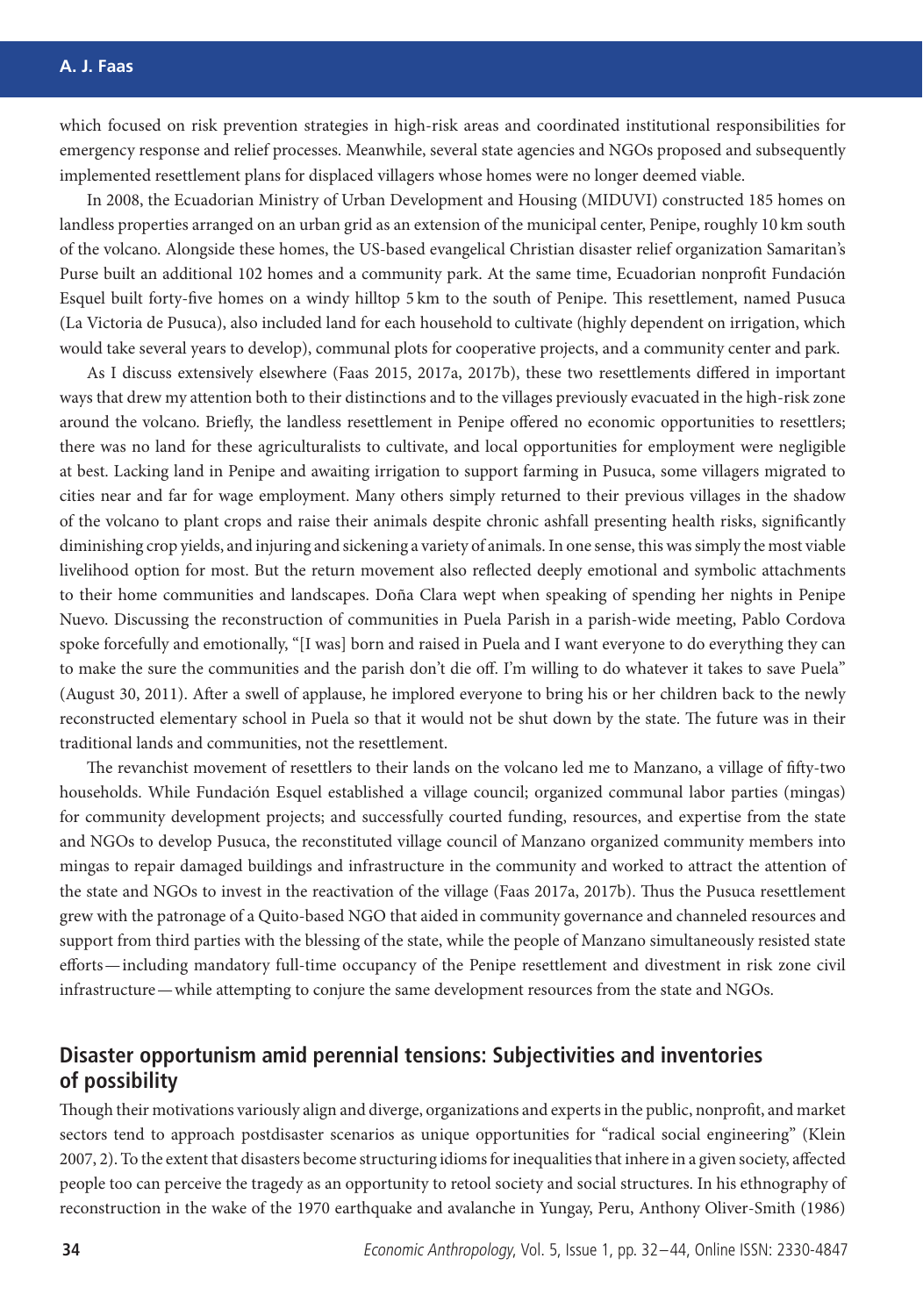presented cases of a peasant community's withdrawal from labor tribute, humanitarian aid workers refusing to distribute aid according to local hierarchies, and the emergence of new elites. However, the most sweeping forms of social engineering are typically advanced by the supralocal organizations of the market, state, and NGOs and tend to entail policy reforms and reconstruction measures that favor large capital interests at the expense of affected peoples, especially the poor—what has come to be known as "disaster capitalism" (Klein 2007). And yet, while evidence of such large-scale cases of disaster capitalism abounds (Gunewardena and Schuller 2008), this article is concerned with the more inchoate and less conspicuous fostering of the development of capitalist subjectivities embedded in expert strategies and the *opportunism* and affective senses of crisis in disaster that in many ways distinguish these contexts from other development initiatives promoting capitalist subjectivities. Here expert logics can fuse local meanings, morals, and practices with those of the market in ways that align the overt intentions of locals and institutions with more tacit intentions of developing producers and consumers suited to global capitalism.

To apply such critical analysis, we need not subscribe to any "steamroller image of modernization" or to the notion that traditional cultures are passive victims utterly fragile to outside influence (Salomon 1981, 421), nor need we romanticize rural pasts. At any rate, cultural imperialism and capitalism have historically cascaded through Ecuador (and the Andes more broadly), from the Incas through the Spanish conquest, successive postcolonial states and economic systems (haciendas and land reforms), and the dueling trends of neoliberal and socialist reforms characterizing the 1990s through to the present. Throughout these waves, rural populations have demonstrated impressive capacities to "adapt to, resist, absorb, and reconstruct outside stimuli" (Meisch 2002, 7).

In Penipe and throughout the Andes, campesino households have historically mediated between satisfying household needs for production, reproduction, labor, and consumption and meeting obligations to village, state, and empire. In addition to traditional practices and institutions of mutual aid and labor pooling, wage employment and entrepreneurial endeavors are often among the viable and sensible strategies employed by smallholding agriculturalists in disaster (and other) circumstances and need not reflect absolute incompatibility with collective obligations. For many, diversifying household economic strategies to include wage labor was a temporary postdisaster measure; they intended to return to agriculture and therefore continued—often struggling to meet competing demands on their time— to work mingas to maintain their eligibility for resources such as irrigation (Faas 2017a). These mingas were an important way of recovering connections to community and to a way of life they had been missing. Teresa Caicedo, a Pusuca resettler in her early sixties, made clear that a minga is "an occasion that we have in order to work" but added that it is also "for the whole community to spend time together, to bond with each other, and communicate" (interview, October 1, 2011).

Global policy and discursive trends infused with neoliberal ideologies in the twenty-first century frequently merge to produce cultural projects not primarily fostering radical individualism so much as producing new subjects "who govern themselves in accordance with the logic of globalized capitalism" (Hale 2004, 17) and who appeal to global capital—be it as low-skilled or technical labor or as new consumers (Ong 2006). The landless resettlements constructed in Penipe after the eruptions certainly created a pool of landless agriculturalists who could ostensibly join a low-skill labor force, were there any local industry to join. That is, while the state, NGOs, and local leaders in disaster contexts coproduce development schemes loosely aligned with capitalist interests, these are often not coherent enough to be taken seriously as instrumental strategies to advance or consolidate corporate interests, as in disaster capitalism writ large. Often as not, postdisaster entrepreneurialism is promoted in projects that merely *satisfice* in expert imaginations—*satisfictions* broadly consistent with abstract models of economy but not rooted in local realities. Thus the emergence of capitalist subjectivities can proceed as unplanned and uncoordinated as the early emergence of capitalism itself in Europe.

People can be moved to assume certain subjectivities via constrained "inventories of possibility" (Marino and Lazrus 2015, 342)—here, the scarcities and displacements associated with disaster—and an internalization of dominant norms, truths, and structures (Boelens 2015). Even as subjects posture Andean culture and practices as moral,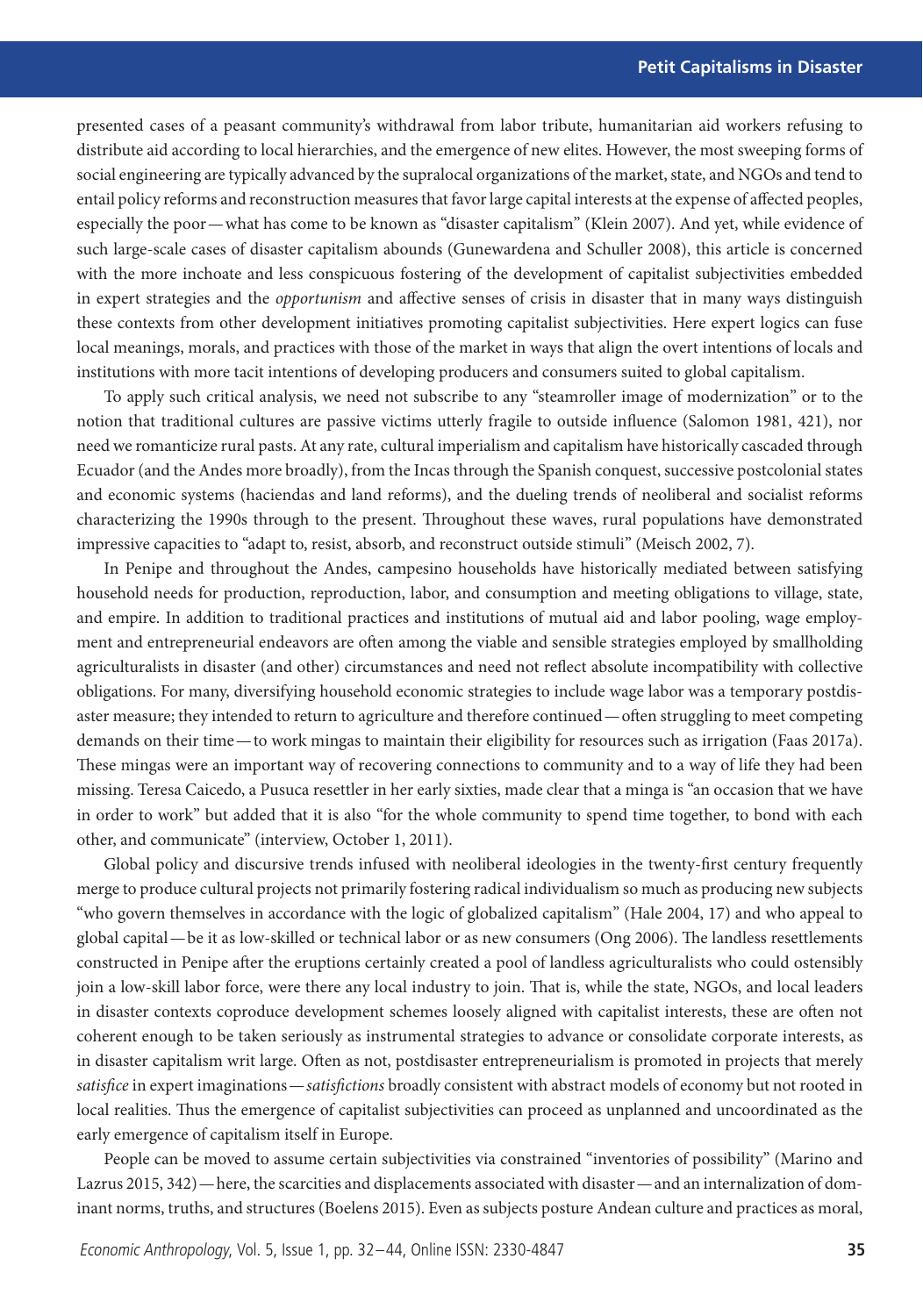communitarian alternatives to capitalist greed, local economic strategies take on entrepreneurial characteristics that articulate with neoliberal ambitions of state and global institutions; peasant ambitions and desires are produced and invoked as if locally derived, while at the same time being coproduced by dominant interests. The work of state and NGO experts converges to "shape and direct individuals to be autonomous liberal subjects who will espouse the rational economies of competition, accountability, and self-actualization" (Sawyer 2004, 15). Benefits and opportunities conferred by the state and NGOs are not merely material but also discursive. Suzana Sawyer (2004), in her ethnography of Amazonian indigenous resistance to oil extraction, found that these benefits "induced new sensibilities and subjectivities . . . . They shaped the wills and desires of individuals such that they were more aligned with that of the independent, rationally maximizing, entrepreneurial liberal subject" (135). And finally, these economic strategies are of course emotionally charged and part of people's symbolic and affective connections to their homes and communities (Barrios 2017). In the cases that follow, I discuss how these dramas unfold, with attention to the creative agency exercised by participants.

## **Development and recovery satisfiction: The white onion scheme**

Entrepreneurial disaster recovery projects are frequently hand-delivered by professionals who are not working to refashion policy and economy; at times, they are instead making one-off attempts to stimulate production by investing in local entrepreneurship. In 2008, Andrea Pazmiño was a consultant for an Ecuadorian government program that used funding from international donors to subsidize the recovery of agricultural production in the area affected by the Mt. Tungurahua eruptions. One of their largest initiatives in 2007–9 was a subsidy program for planting white onions for market. Planners and project administrators subsidized fertilizer and seed and provided guidance on cultivation but did not adequately consider local and regional markets. After harvest, local markets were inundated, prices plummeted, and many onions rotted.

Months later, Pazmiño explained to me that she was merely given a couple of months to spend her budget on a pilot project and that that was the best they could come up with at the time. Locals were willing and often enthusiastic participants; other local crops (e.g., potatoes) were devastated by ashfall and acidic rains from volcanic exhaust, which not only spoiled plants but also desiccated soils, while saturating them with mineral overdoses. Many were therefore unable to meet household subsistence needs, let alone generate small surpluses (some more than others) for sale at local markets.The onions would not have likely impacted household subsistence, but because bulbous root crops are resistant to ashfall, profits from onion harvests might have been able to substitute cash from market sales to meet these needs. The project failure for many was therefore not a simple (or acceptable) market loss but a significant hit to household subsistence. As Pazmiño herself noted during our interview, "what do you do with white onions? Perhaps you can make a soup. But how many soups will you make? There was nowhere to go with these onions. This is regrettable" (September 24, 2009).

The white onion scheme was not a characteristically neoliberal state refusal to interfere in the economy but a state subsidy of market production over subsistence restoration, encouraging greater risk taking and—especially given the shortsightedness of the scheme—an added vector of vulnerability, further limiting people's capacity to recover their livelihoods. It also reflected local farmers' willingness to take advantage—assuming risks—of novel opportunities. This initiative supported the recovery of farming, though this had different meanings for locals and state agents. The state wanted to promote economic growth and likely project core competencies as a guarantor of public welfare (a specter of statecraft often tarnished in disaster scenarios), while locals were attracted by potential economic gain: The abiding concern was livelihood restoration; above all, they were concerned with returning to their land and the lives they feared they had lost to the eruptions. Rodrigo spoke to the press about the project, saying, "All our lives we have been farmers [*agricultores*] and we do not have any other source of work" (Pinto 2007).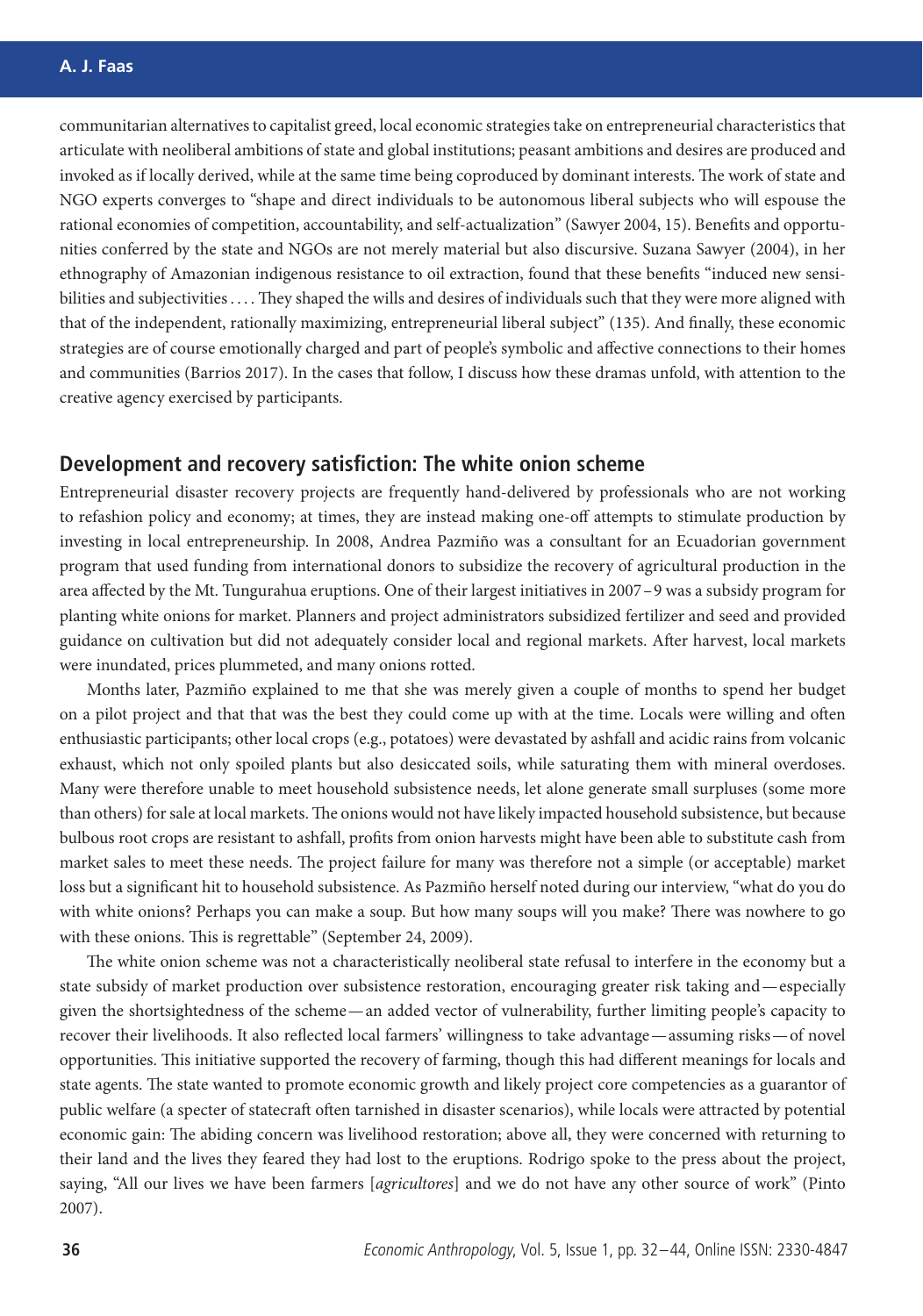# **Partial agency**

In contexts of upheaval, people engage the world around them and change it even as their subjective and objective relations transform in the process; some may internalize profit-seeking motives, but, in the words of David Harvey (2006, 28, 148), "as creative subjects who resist the depredations of capital … [they] become thereby at least partial authors of their own history." Alas, agency is only ever partial. A Bourdieusian ([1972] 1977) notion of agency qua *habitus*, wherein actors purposively navigate social milieus based on tacit sensibilities of constraints and possibility, undoubtedly helped alleviate certain deterministic tendencies in the social sciences, but this reading of agency too is only ever partial, never outside history or (post)colonial structures of domination and exploitation. Agency, like dominant power, is also messy, as Kathleen Stewart (2007) expresses brilliantly:

It's lived through a series of dilemmas: that action is always a reaction; that the potential to act always includes the potential to be acted on, or to submit; that the move to gather the self to act is also a move to lose the self; that one choice precludes others; that actions can have unintended and disastrous consequences; and that all agency is frustrated and unstable and attracted to the potential in things. (86)

Acknowledging frustration, instability, and uncertainty points us toward a rather ambivalent reading of the development of capitalist subjectivities in disaster recovery schemes. We need not simply read them as being imposed from above but also in light of local people's efforts to recover and experiment with emerging conditions and the potentialities they engender. People can eagerly take advantage of opportunities and even work to shape them according to their own values and purposes, yet in the process fuse their own ambitions with those reflected in expert-driven recovery schemes rooted in neoliberal development discourses. When a federal government representative visited Manzano to propose a needs assessment and partnership workshop, Norberto informed her that they needed resources like credit to invest if they were to improve their lives. Months later, when the workshop finally took place, village president Bernardo argued fervently for development programs focused on individuals:

Here we are all equal. We don't have rich people. The people want guinea pigs [*cuyes*], pigs, what have you. Pay attention to this [*Ojo a esto*]! We do not want this for the group, we want this for individuals. It doesn't function very well with the group .... We have to think of the future through individuals. [Outside organizations] think about communities, but we want to think of individuals. (December 9, 2011)

Yet, in villages and resettlements where community organization is such a core value, it is hard not to read these utterances as revealing tension—invoking collectivity and equality while advocating for individualistic entrepreneurial projects. This is, of course, also a realistic assessment on multiple levels. Resettlement significantly added to the perennial challenges of community organizing and cooperative management, and while community organization can be a marker of aid deservingness, aid is typically administered to households.

# **The palimpsest of minga practice**

Collective work parties known as mingas are at once exemplars of distinctly Andean cultural strategies and of partial agency. Minga is a smeary palimpsest of discourse and practice historically instrumental for domination, resistance, and local agency and adaptation. Though the practice is rooted in exchange labor as mutual aid, *mit'a* (Quechua, turn) was systematized by Incan rulers as a technique of statecraft whereby conquered populations were subjected to corvée labor, discursively cloaked as reciprocity with the Incan state (Morris 1978, 325). The *mita* system—which gradually became known as *minka* or *minga* in Ecuador and Bolivia (*faena* elsewhere)—was appropriated by the Spanish as a means of extracting labor tribute, though seventeenth-century indigenous resistance (re)appropriated the practice by making more direct claims for labor compensation (Stern 1988). After independence, highland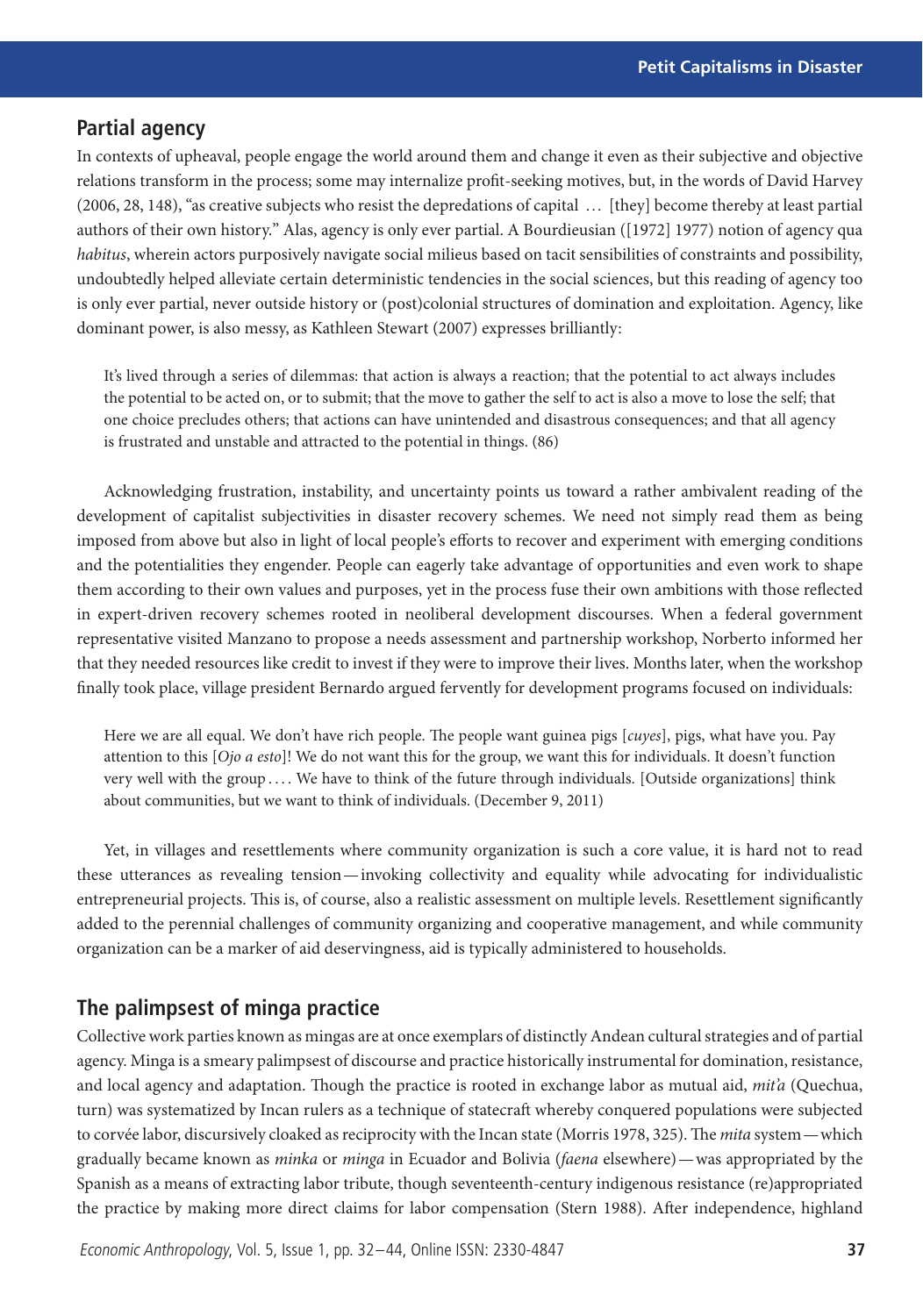*hacendados* and coastal plantation capitalists continued to exact labor tribute via mingas, and while indigenous peoples and campesinos were popularly derided as backward and idle, minga labor plainly underwrote the modernization of Ecuadorian state infrastructure and economy, as they built the road, rail, and telegraph systems that united national territories (Larson 2008, 580–606). Penipe government official and poet Marco Murillo was well versed in this history, telling me that minga had been an important feature of local culture

since [the founding of] the Republic, since the time of the previous indigenous inhabitants, and also the mestizos. The practice disappeared in the fifties and sixties with the expectation that the government and the municipality would take care of everything. But it turned out that the government could not handle the work the way the people wanted. Community leaders realized that they would have to contribute their share, which would be the minga. This was in the sixties or seventies. In the last five or six years, this has deepened because labor is a community resource. (Interview, November 16, 2011)

The state and NGOs have continued to claim minga labor as voluntary, in-kind contributions to development projects in the late twentieth and early twenty-first centuries (Boelens 2015, 136–46; Faas 2017a). Progressive indigenous leaders in the Chimborazo provincial government successfully used minga as a campaign trope—"Minga por la vida" (minga for life)—articulating solidarity with traditional Andean cultures and values.Though nominally voluntary, such labor contributions are nonetheless frequent preconditions for development funding from the state and NGOs. As a feature of Ecuadorian decentralization (Faas 2017b), minga practice can even be said to abet neoliberal state devolution.

Minga is a powerful symbol of indigenous, campesino, and Afro-Ecuadorian cultures and identities, and the practice has played a vital role in local mutual aid, disaster recovery, governance, and resource management (Boelens 2015; Faas 2017b). Minga practice establishes community boundaries: physical boundaries, such as roads and canals, and boundaries of belonging, as participation is a condition of full community membership and resource access. In Manzano and Pusuca, individuals frequently complained, gossiped, and argued about minga participation, but while people in this region do not organize mingas on private property (common elsewhere), they consistently organized community mingas, at times to court outside resources and to establish and maintain local control over the use and allocation of these resources. In Pusuca, Zandro explained minga as "a meeting of everyone in the community for the good of one's self [and] the good of the community" (interview, October 19, 2011). Karina likewise shared that minga "is a sacrifice that one makes in order to have a benefit, mostly for our crops" (interview, November 8, 2011). Sentiments were similar in Manzano, where David told me that minga "is a benefit for the progress of the community and for its members, as with the irrigation canal and potable water" (interview, October 22, 2011).

The practice can be a subaltern political strategy—several indigenous and campesino uprisings of the 1990s and early 2000s were the coordinated result of many locally organized mingas (Colloredo-Mansfeld 2009). In rural Ecuador, minga is an important component of quotidian practice—it is simply how groups of people get many things done. But beyond mere utility, minga practice is a potent symbol of community. In Pusuca, Manuel Reyes, who served as the resettlement's second president, told me he was concerned that mingas had lately become too oriented toward material project goals: "When I was president, I made sure to have regular community mingas to organize the community and to beautify the village . . . . It is not enough to do mingas for projects; we have to do weekly mingas to keep the community organized and beautiful" (interview, December 2, 2011).

Along with the village council, the minga is one of the key elements of local governance (or "vernacular statecraft"; Colloredo-Mansfeld 2009) and a practice within which not only property and rights but also values are produced, contested, and reshaped (Boelens 2015; Colloredo-Mansfeld 2009). As Mariana said when negotiating rights to irrigation water access in a village council meeting in Pusuca, "we are not the owners of the water, but the owners of the labor that brings the water to Pusuca" (September 3, 2011). The imposition of external values does at times prevail, becoming internalized (Faas 2017a)—as the long history of minga qua corvée labor attests—but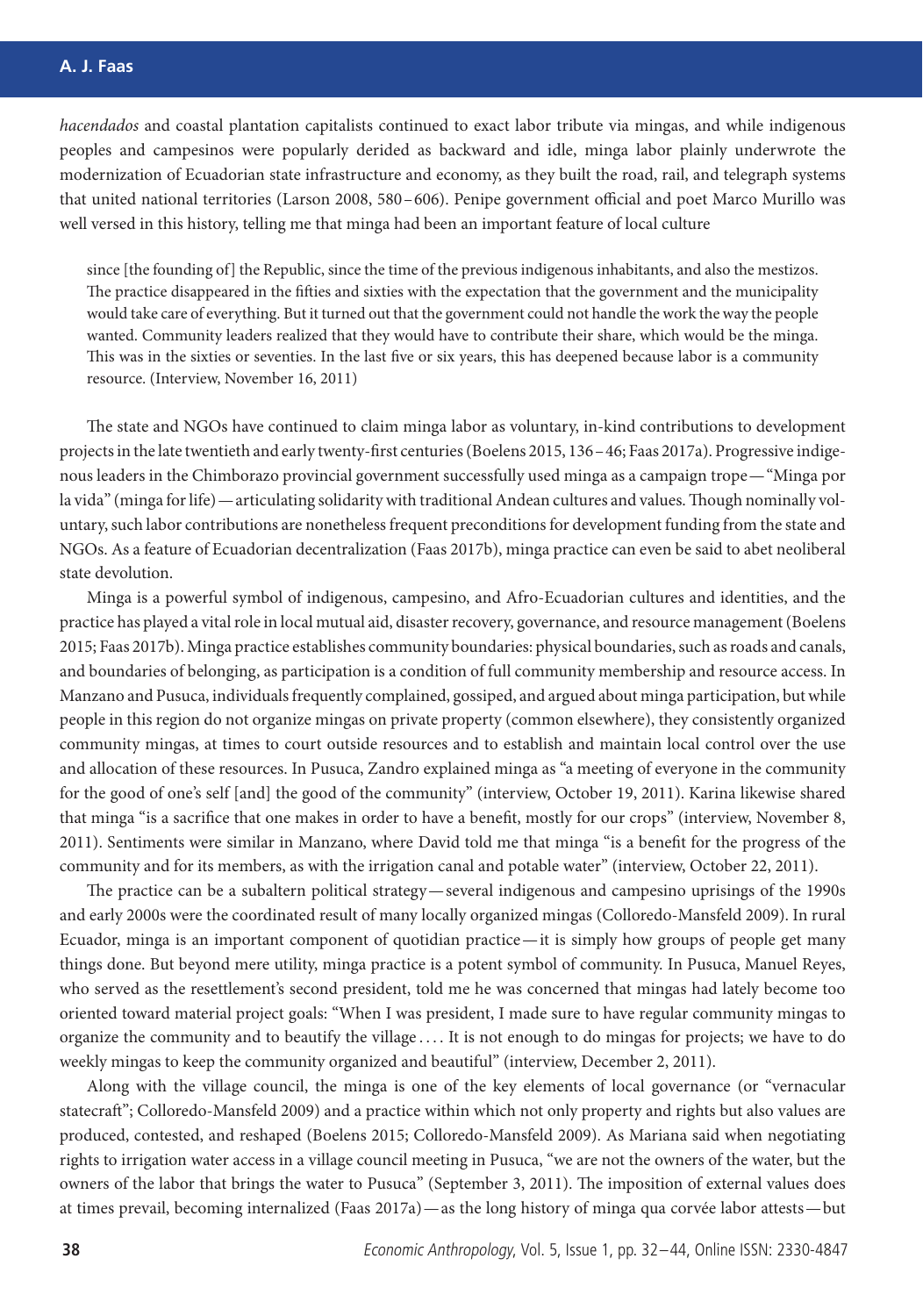minga and village councils are venues within which these influences are reconfigured and brought in line with local values, even as local values themselves change in the process. External legal frameworks regarding water access, for example, have frequently been subsumed under locally developed rules (Boelens 2015; see also, regarding religious cargos, *faena* labor, and water rights in Mexico, Ennis-McMillan 2006).

## **Farm to table in the community basket: Learning and aspiring to market success**

Aid experts do not only deliver resources. By imparting development strategies, state and nongovernmental experts provide objectives—goals for people to aspire to. On a cold and rainy Saturday in October 2011, the people of Pusuca assembled for their village council meeting. As was rather common at the time, the first hour was devoted to reviewing and quarreling over values, varieties, and quantities of different households' resource and minga labor contributions on the irrigation canal (*tareas*; see Faas 2017b)—funded by the Provincial Council of Chimborazo with support from the World Bank— then under construction. Midway through the meeting, Martha Santiago, community liaison for resettlement agency Fundación Esquel, welcomed Ingeniero Veloz from the Provincial Council.

Though he sat quietly at the side of the room for the first hour of the meeting, Veloz proved to be an animated and charismatic performer. An exceedingly thin man in his late fifties, wearing a sport coat approximately four sizes too large, he addressed everyone as *campeón* (champion) and, after joking a bit about disagreements expressed between villagers in the first part of the (always somewhat contentious) meeting and briefly expounding the moral and practical values of unity and cooperation, launched into a motivational speech of sorts. He focused on what he called the most vital elements of effective community organization, taking to the whiteboard to draw simple caricatures of two *socios* (partners). One was smiling with open eyes and exaggerated ears, while the other had a closed mouth, closed eyes, and narrow, closed ears. The former, he said, is the best element of an organized community; resettlers needed "pensamiento, capacidad, y corazón" (thoughtfulness, capability, and heart). He then asked what those assembled thought it was best to do with "los malos." Before anyone could respond with the anticipated refrain of fine or other sanction, he said that they needed to bring the closed people around and help them become receptive and active community members. He stressed that willful, effective participants in cooperative labor and community organization were more valuable than money and, discussing the forthcoming irrigation canal, pointed out that they were "among the very few in Chimborazo who will have both land *and* water" (October 18, 2011).

Veloz then pivoted to his purpose for attending: In anticipation of the completion of the irrigation canal, he wanted villagers preparing for the sale and transportation of the additional goods they would produce. One central concern of his was that villagers eschew intermediaries and sell goods themselves. Another was that the Provincial Council wanted to see them produce quality *organic* goods. Veloz continued saying that they needed to organize production and do so efficiently, to improve their capacities for organization and cooperation and teach it to their children for a sustainable future. These comments were met with warm applause as Veloz proceeded to make a list of things villagers would need to do to effectively manage the challenges involved in community irrigation.

At the time, Esquel and the Provincial Council had begun supporting villagers' attendance at workshops offered by Swiss NGO, SWISSAID, and American NGO HEIFER. Most important was a program organized by the Ecuadorian nonprofit UTOPIA: the *canasta comunitaria*, which organized the sale of baskets containing various agricultural products from small producers to subscribing consumers. Village President Angel Turushina explained that he and at least two other women had been to trainings. Esquel paid travel, lodging, and incidentals, while the workshops provided training in commercial production, marketing, and features of the 2008 Ecuadorian constitution. In one community meeting, Angel enthusiastically promoted the *canasta*, saying it was "organized, built on values of solidarity" (October 1, 2011), and guaranteed fixed prices independent of market fluctuations. He explained that they agreed to pay US\$12 for potatoes,<sup>2</sup> even when the market price was down to US\$3 or US\$6, but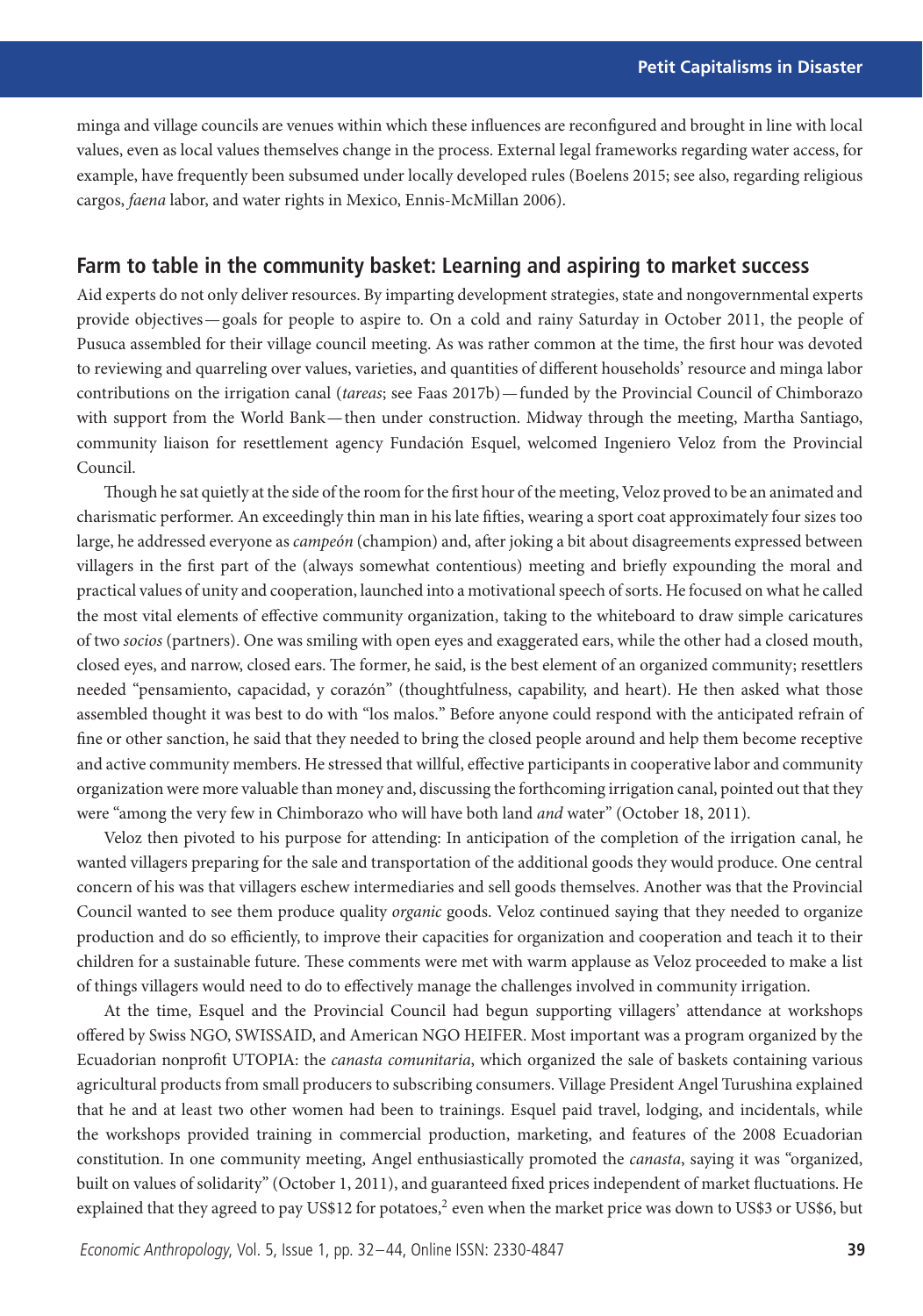that people must understand that they would also pay only US\$12 when the price was up to US\$20. Esquel liaison Martha added that then when production capacities increased with irrigation, villagers would be encouraged to sell goods through the *canasta comunitaria*.

While this critique is necessarily rooted in material conditions, it is the discursive dimension in which these conditions are imagined, diagnosed, and reconfigured that is most revealing. In the economic development schemes in Pusuca, of which the irrigation canal and farm-to-table programs were central, state and NGO experts promoted entrepreneurship and celebrated those who took risks on new crop varieties, producing for market over subsistence, training opportunities, and marketing schemes. Innovators were rewarded with travel, training, project support, and the prestige of being called out as "champions." In this we can observe the colonial imaginary—decidedly hospitable to neoliberal discourse and policy—of indolent indigenous and peasant peoples in need of proper training and indoctrination to become productive members of modern society. Coupled with historical tensions between highland conservatives in the hacienda economy (favoring dependencies of patron-clientelism and labor tribute) and liberal coastal capitalists (favoring paid, but cheap, labor), such refrains are today played out in Ecuador in alternatively muted and bellowed notes (see Kohn 2013, 145–46; Sawyer 2004, 206–16).

Efforts to foster the development of "modern" and capitalist subjectivity in liberal rhetoric and pedagogy have been as incomplete as capitalist development itself in Ecuador. But particular legal reforms, institutional parameters, and social conditions have made it possible for market rationality and entrepreneurialism to gain traction (Sawyer 2004, 14). Liberal reform transpired through legal regulations in the early twentieth century that eliminated labor taxes, weakened the legal grounds for debt peonage, and created mechanisms for campesino landownership (Faas 2017b; Guerrero 2008, 131). Sawyer (2004) points to Ecuadorian state (and, by extension, NGO) efforts to produce liberal subjects driven by "competition, accountability, and self-actualization" (14–15), who take ownership of their own successes and failures. These reforms were accompanied by often well-meaning but nonetheless racist and paternalistic rhetoric from liberal leaders promoting better livelihoods and productivity of the indigenous and peasant rural regions. Galo Plaza Lasso, president of Ecuador from 1948 to 1952, is one of the most well-known advocates of this cause in the twentieth century, and his essays on modernization and development are still often quoted. In one popular publication, Lasso ([1955] 2008, 196, 199) called for teaching "the Indian better living habits … in order that his greater earning power may be channeled into improving his home, his diet, and his clothing, and that of his family," to ultimately "convert him into a useful citizen."

Material benefits provided by development programs encourage the sensibilities of independent, entrepreneurial subjects who maximize the productive potential of the rural landscape once inducted into the special knowledge and crafts of neoliberal subjectivity (Sawyer 2004, 135, 183). Angel was proud of what he had learned from a number of the workshops he attended. As we toured his new farm plots on the banks of the Rio Blanco in the valley below Pusuca, he showed me a variety of fruit crops (some, like strawberries, not commonly grown in this region) as he told me more about what he had learned in various workshops. "I learned from Esquel and other partners how to grow these fruits and other intensive crops that I had never grown before" (interview, October 21, 2011). When I asked if he was able to produce enough for household subsistence, he responded, "We produce for the market and it is plenty, thanks to the new crops and techniques we've learned. We harvest fruits every week throughout the year."

### **Imagine yourself like your successful neighbors to the north: Cuyes and tourism**

The merchants of Otavalo and the tourist industry in Baños (at the northern foot of Mt. Tungurahua) have long been celebrated throughout Ecuador as successful cases of modernization, indigenous and campesino entrepreneurship, and cultural survival; both are frequently touted as successful cases for rural communities to emulate. Such long shadows have for some time been buttressed by state discourses celebrating the production of capitalist subjectivity.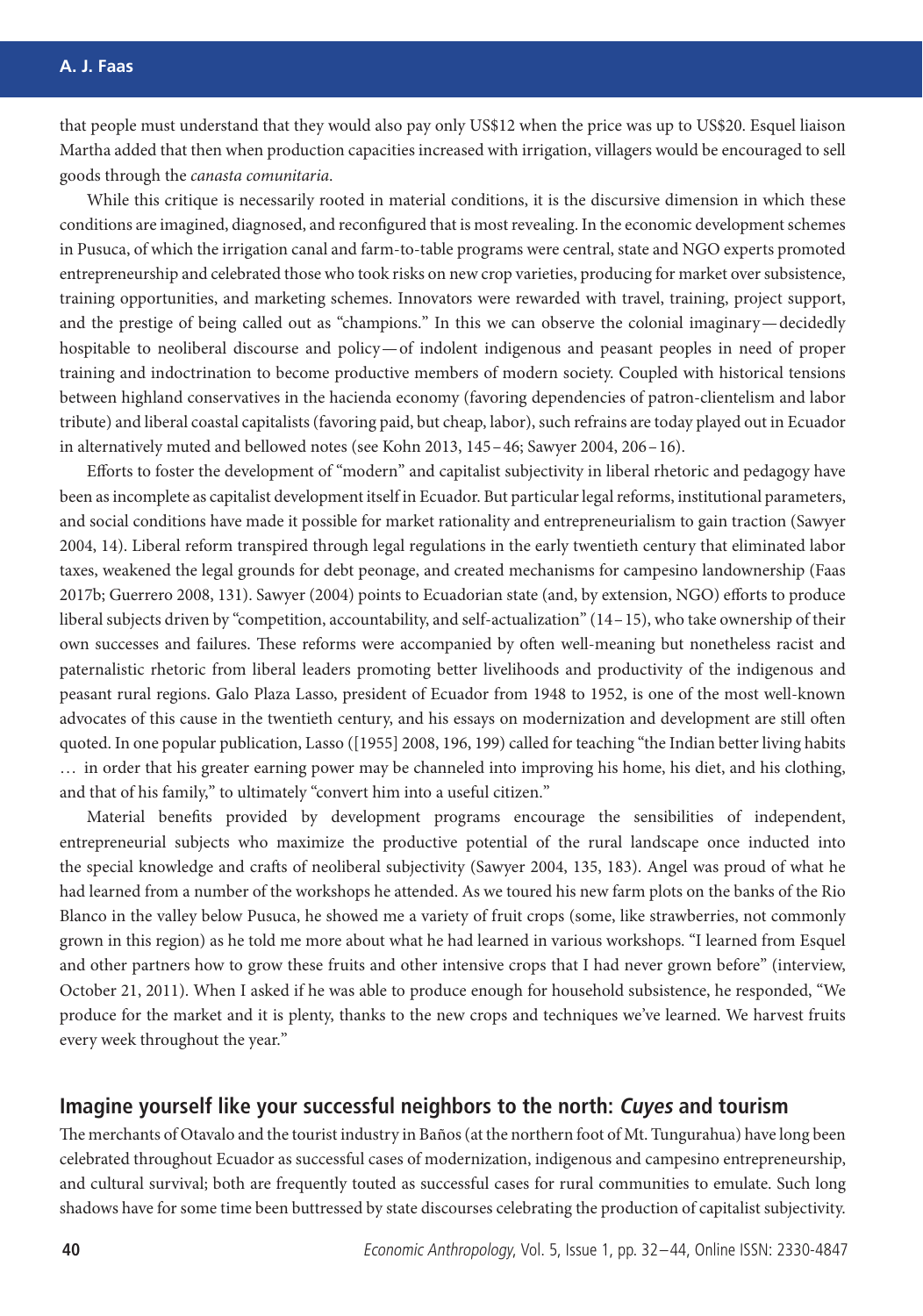Responding to the 1949 visit of Otavalen merchant Rosa Lema to the United States, representatives of Galo Plaza's government gushed to the press that they had "transformed the indigena into a useful member of society who produces and consumes" (quoted in Meisch 2002, 32).

Back in Manzano, at the community meeting described at the beginning of this article, village president Bernardo had just returned from a four-day training in Otavalo. This was a capacity-building workshop for facilitating local development, and his attendance was funded by a local savings and loan cooperative. Here he learned of the potential to develop *criaderos de cuyes* (pens for raising *cuyes*, guinea pigs that are a staple protein and favorite dish in the Andes). Bernardo presented a dollhouse-sized model of *criaderos* and, removing the roof, placed it on the table in front of him for the group to examine. He said it was a model that would be granted to up to three hundred beneficiaries in the parish. Funds for materials would come from the Parish Council, but beneficiaries would be expected to build the structures themselves. *Criaderos* were designed with separate sections for market production and household consumption; each household could raise more than one hundred *cuyes* at a time.

Teresa Oñate asked how they would be able to produce enough of the ash-vulnerable *hierba* to feed so many *cuyes*. Bernardo was uncertain. Mateo Barragan asked where the *cuyes* would come from. Parish Council president Washington Sanchez responded that with similar projects in the past, the Parish Council and other agencies provided *cuyes*, but they were simply consumed by the household, so he did not think they would have the funding to provide the *cuyes* this time.

At this point, Sanchez took over to pitch the tourism initiative, saying that the Parish Council budget for 2012 included funding to develop tourism projects. He explained that these funds were for people who proposed their own initiatives; there was no fixed tourism agenda or project. It was at this point that the conversation turned to hot springs, volleyball courts, and so on. Sanchez went on to say that they were working on training for locals and organizing tours to other tourist sites in Ecuador so they could learn from successful tourism entrepreneurs. He said that not everyone would become a stock-holding beneficiary in tourist profits, only those whose projects were selected to be funded by the Parish Council. He expressed concern that villagers work together to have an integrated system of activities, hospitality, and food so that revenues could stay in the parish and not be diverted to guides from Baños.

# **Partial agency and the ambivalent coproduction of subjectivity**

A few days after the meeting in Manzano concerning the tourist initiatives and *criaderos*, I met with Washington Sanchez of the Parish Council. I expressed concern that many of the initiatives being considered seemed preposterous, and he responded that they were merely thinking out loud and considering ways of experimenting with their challenging situation:

I agree. We are not even in the first phase. We're thinking. But there are many things we can do, for example sport fishing, boating, something like this. These are things we could begin next year. We also want to do mountaineering and lake and waterfall excursions. All in order to advance the parish. (Interview, December 8, 2011)

Likewise, when Frederico Castro raised his hand and volunteered his ideas for developing a tourism project on his land in the shadow of the volcano, he was exercising agency and creativity in addressing the scarcity, instability, and uncertainty that troubled him and others struggling to recover from disaster and displacement. It could even be argued that frequently and ardently raising their hands for projects—no matter how plausible or locally coherent—itself constituted an emergent expression of agency. Given their limited range of options, locals actively courted novel opportunities. Others raised hands to volunteer for various tourist initiatives, production schemes, and opportunities for training and advancement, nothing on the order of tacit endorsements of neoliberal capitalism. Nor were these merely passive acts of volunteering for prefabricated development strategies. Though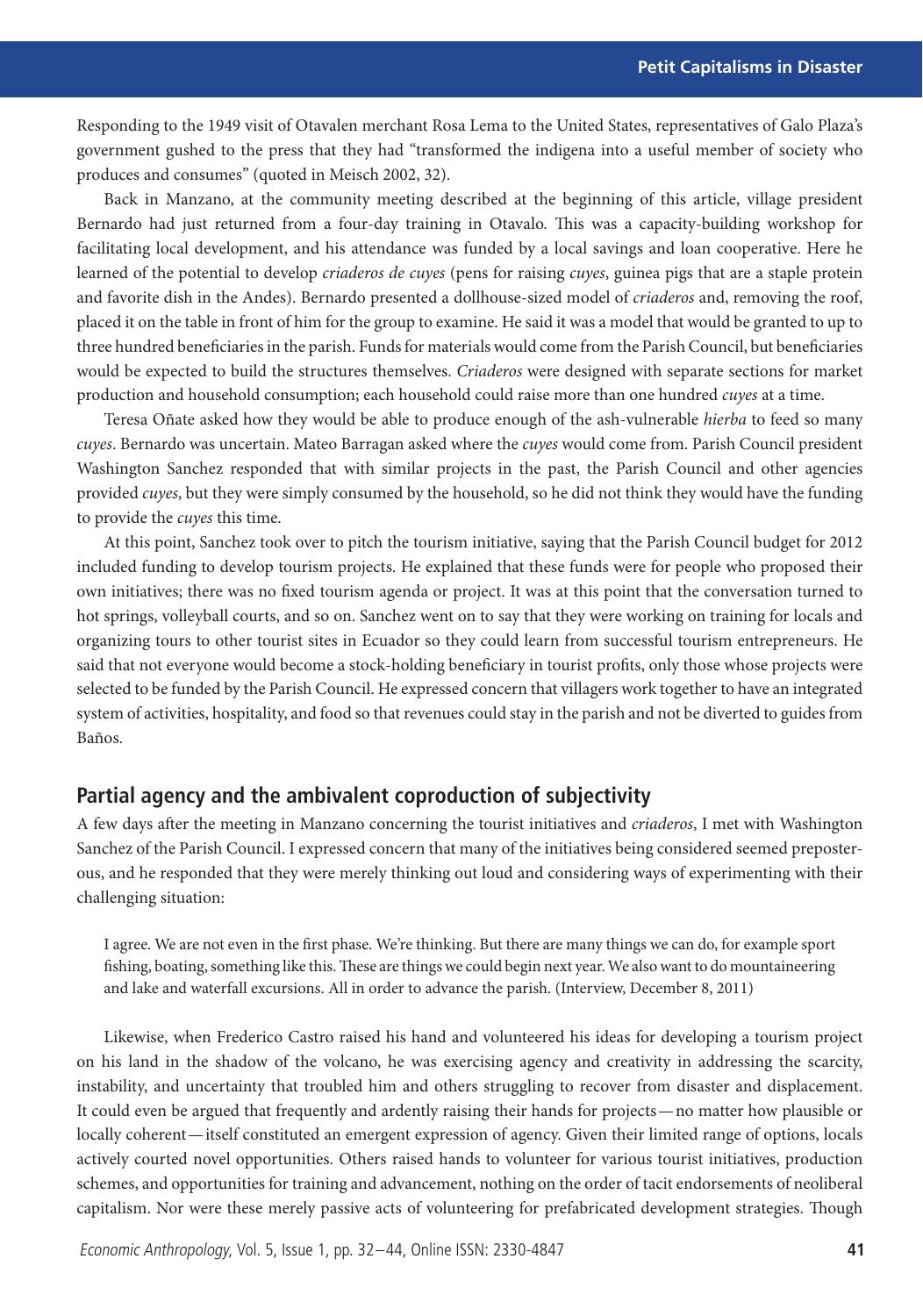they were often met with pitches for entrepreneurial projects, locals frequently attracted attention from the state and NGOs by organizing mingas to demonstrate the community organization and solidarity that came to signify aid deservingness. Questions raised about the *criaderos* initiated a longer series of debates that would nudge plans toward greater accord with local values of sustainability and fairness.

Each project pilot, each workshop, was an opportunity to experiment with possibilities, to direct some resources to the household and community and network to access newer opportunities over time. These were not distributed equally—leaders, larger landholders, and males were often singled out for opportunities. In Manzano, Segundo and Martina both told me "it's always the leaders who take the most advantage," who "receive more benefits than the others" (interview, November 2, 2011). Interestingly, as a result of exclusion and feuding, Martina increasingly retreated from full participation in Manzano by starting her own successful business, a convenience store in Penipe Nuevo. Yet, in Pusuca and Manzano, villagers of every station positioned themselves for opportunities and, raising their hands, often realized at least some gains in the process. In Pusuca, Luz told me, "The benefits come to everyone, not anyone more, nor anyone less. It's all equal" (interview, October 1, 2011). Paul likewise explained, "We all make decisions united as a group, but after each goes off on their own, doing things their way, and others go off and do things their way … [and we have] much gossip and problems" (interview, November 27, 2011).

## **Discussion and conclusion: Strategies and subjectivities in disaster**

Disaster capitalism is generally defined as a systematic and opportunistic reconfiguration of economies and economic regulations in service of capitalist interests under the cover of environmental crisis (Klein 2007; Schuller 2008; Schuller and Maldonado 2016). This article offers a complementary variety of capitalism in disaster— the production of capitalist subjects, new petit capitalists "empowered" by the state and NGOs via initiation into the special knowledge and crafts of small enterprise. I feel compelled to emphasize that these were all decidedly well-intentioned strategies developed and advocated by actors in good faith. Yet they also reveal the limits of neoliberal imagination, the inability to envision recovery but through individualistic, entrepreneurial endeavors. The boundaries of expert contrivance simply precluded serious consideration of low-growth subsistence livelihoods and cooperative practices were celebrated, but principally as vehicles for market production strategies.

The discursive pattern revealed in the cases considered here is an often subtle displacement of the desires of smallholding agriculturalists and a substitution of new desires of capitalist subjectivity. Many of these projects maintain just enough of a veneer of cooperation and solidarity to preserve a degree of consistency with local values. Ingeniero Veloz preceded his presentation of plans for market production in Pusuca with a lecture on the virtues and practical considerations of cooperation and solidarity. His emphasis on *organic* production was simultaneously a locally resonant signifier of Andean purity over the much-maligned products of genetic modification (associated with American agriculture) *and* a targeting of bourgeois consumer trends.The cumulative alignment of local desires to experiment and recover their lives, expert recovery strategies, and rural imaginaries diverts people from the lives they knew and to which they continued to aspire. We need not romanticize highland culture and subsistence economies to recognize that people were increasingly working for market in lieu of subsistence production, so much so that in their efforts to recover their lives, communities, and places, the emergent pattern is a significant reimagination and transformation of those places and relations.

None of the schemes considered were wholly unfamiliar departures from local practice and discourse: Private accumulation and entrepreneurship have long coexisted with mutual aid and obligation, and tourism has been a feature of Ecuadorian economy since the earliest days of the Republic. In addition to its important symbolic and affective resonance as relational sense of place, belonging, and identity, minga is a vehicle for channeling, producing, and managing resources at several nested levels of scale—national, communal, household—which are co-constitutive and interdependent. Households must meet minga obligations for rights to collective resources (e.g.,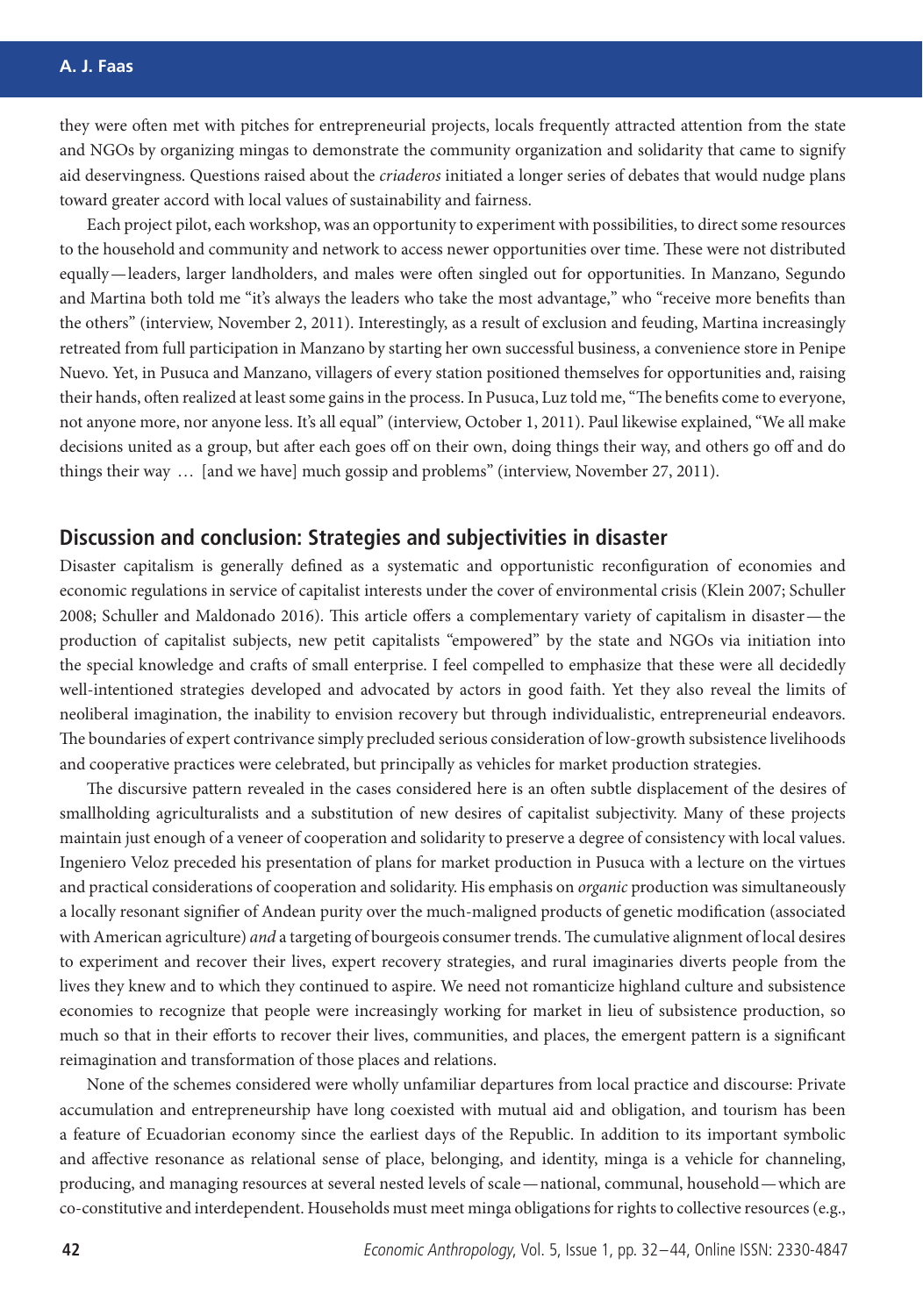water), which in many ways produces the collective resource base. This recommends the practice to the state and NGOs, who envision minga as a development potential of the poor. Thus minga produces resources while also channeling local and external resources, each process facilitating the other. But it would be mistaken to see minga practice simply as a means of facilitating the allocation or production of resources at the household level, as the practice is part of a nested hierarchy of relational processes (Faas 2015). Schemes like the *cuyerias* and farm-to-table projects, insomuch as they would require *collective* resource management for irrigation, could result in sustained community benefit and the important familiarity that people sought to recover.

In sum, the cases considered in this study reveal the blurred distinctions between the disciplines disaster-affected peoples impose on themselves and those to which they are subjected as they struggle mightily to recover their lives, communities, and sense of place in the wake of disaster and displacement. These dramas bring into relief the messiness of dominant power and local agency. In each of the cases considered, we can see how local disaster recovery projects are produced at the intersection of local Andean practices and expert logics embedded in global networks of expertise, practice, and subjectivity. Importantly, however, so much of these projects are negotiated and implemented through minga labor and village councils; this is a space in which values and desires are produced and mediated, rules for conduct (re)produced and contested, and in which subjectivities might be reconfigured.

## **Acknowledgments**

This research was funded in part by a grant from the National Science Foundation (DDIG 1123962). I am exceedingly grateful to Kate Browne and several anonymous reviewers for insightful and exacting comments on earlier drafts. Any enduring errors or shortcomings are entirely my own. Very special thanks to research assistants Briza Diaz and Ciltali Hernandez for their work on transcription and coding.

#### **Notes**

1 All names are pseudonyms.

2 Economic crises in the late 1990s resulted in Ecuador abandoning its currency, the sucre, and adopting the US dollar.

#### **References**

Barrios, Roberto E. 2017. Governing Affect: Neoliberalism and Disaster Reconstruction. Lincoln: University of Nebraska Press. Boelens, Rutgerd. 2015. Water, Power, and Identity: The Cultural Politics of Water in the Andes. New York: Routledge. Bourdieu, Pierre. (1972) 1977. Outline of a Theory of Practice. Translated by Richard Nice. Cambridge: Cambridge University Press. Browne, Katherine E., and B. Lynne Milgram, eds. 2009. Economics and Morality: Anthropological Approaches. New York: AltaMira. Colloredo-Mansfeld, Rudi. 2009. Fighting Like a Community: Andean Civil Society in an Era of Indian Uprisings. Chapel Hill: University of North Carolina Press. Ennis-McMillan, Michael C. 2006. <sup>A</sup> Precious Liquid: Drinking Water and Culture in the Valley of Mexico. Belmont, CA: Cengage. Faas, A. J. 2015. "Disaster Resettlement Organizations, NGOs, and the Culture of Cooperative Labor in the Ecuadorian Andes." In Disaster's Impact on

Livelihoods and Cultural Survival: Losses, Opportunities, and Mitigation, edited by Michele Companion, 51–62. Boca Raton, FL: CRC Press.

. 2017a. "Enduring Cooperation: Time, Discipline, and Minga Practice in Disaster-Induced Displacement and Resettlement in the Ecuadorian Andes." Human Organization 76(2): 99–108.

. 2017b. "Reciprocity and Vernacular Statecraft: Andean Cooperation in Post-Disaster Highland Ecuador." Journal of Latin American and Caribbean Anthropology 22(2): 495–513.

Faas, A. J., and Roberto Barrios. 2015. "Applied Anthropology of Risk, Hazards, and Disasters." Human Organization 744: 287–95.

Guerrero, Andres. 2008. "The Construction of a Ventriloquist's Image: Liberal Discourse and the 'Miserable Indian Race' in the Late Nineteenth Century," translated by Tristan Platt. In The Ecuador Reader: History, Culture, Politics, edited by Carlos de la Torre and Steve Striffler, 103-16. Durham, NC: Duke University Press.

Gunewardena, Nandini, and Mark Schuller. 2008. Capitalizing on Catastrophe: Neoliberal Strategies in Disaster Reconstruction. Lanham, MD: AltaMira. Hale, Charles R. 2004. "Rethinking Indigenous Politics in the Era of the 'Indio Permitido'." NACLA Report on the Americas 382: 16–21. Harvey, David. 2006. The Limits to Capital. New York: Verso.

Klein, Naomi. 2007. The Shock Doctrine: The Rise of Disaster Capitalism. New York: Metropolitan Books. Kohn, Eduardo. 2013. How Forests Think: Toward an Anthropology beyond the Human. Berkeley: University of California Press.